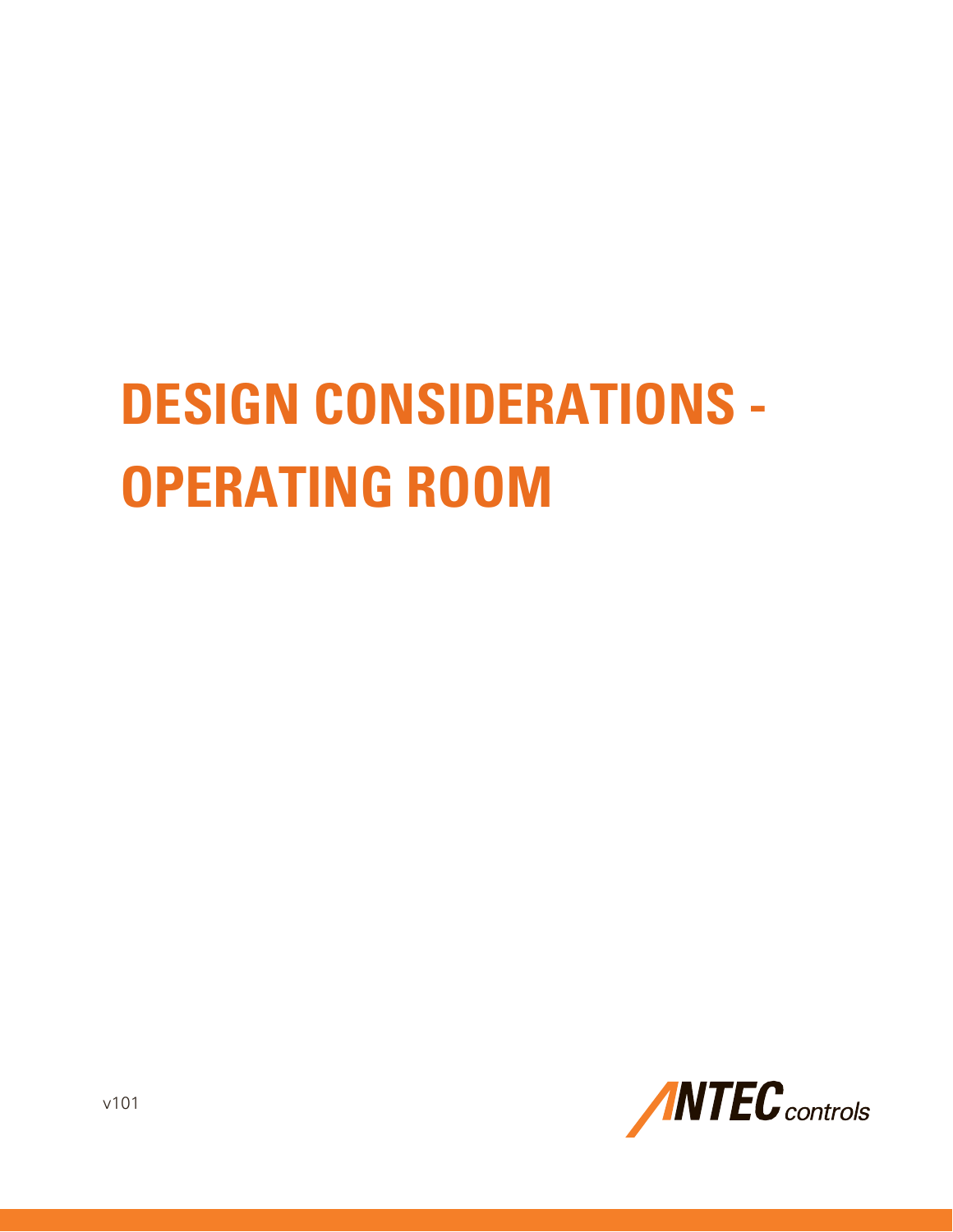

The following are considerations when designing a compounding pharmacy. The items listed below help scope out project requirements and provide guidance on designing based on the specific needs.

# What is the intended daily use of this operating room (OR)?

The first step in operating room design is to understand how the end user plans to use the space. Several different types of operating rooms exist, each with their own needs for equipment and environmental controls.

## Is there specialized equipment to consider?

Surgery spaces may require specialized equipment including, but not limited to:

- + Boom lighting
- + Medical gas and/or gas vacuums
- + Imaging equipment
- + Anesthesia equipment

This equipment can produce large amounts of heat that must be included in thermal load calculations.

## Is this OR in constant use?

According to Chapter 8 in the ASHRAE Applications Handbook (2011) operating rooms are typically in use 8-12 hours per day. Notable exceptions are trauma centers and emergency departments which are typically in use 24 hours per day. If the OR is only in use for a portion of the day, the room may need to be capable of setback for cost and energy savings.

## Is this OR used by multiple surgeons or for multiple surgery types?

Each surgical team and surgery type may have different temperature and/or humidity requirements for the room. If the room has multiple uses, the design engineer must ensure that there is a means to adjust the room setpoints.

# What is the minimum ventilation rate?

ASHRAE 170 Table 7.1 states that general operating rooms require 20 air changes per hour (ACH). For the calculation of ACH, ASHRAE 170 section 7.1.a.3 states:

"For design purposes, the minimum number of total air changes indicated shall be either supplied for positive pressure rooms or exhausted for negative pressure rooms".

Operating rooms are positively pressurized spaces, meaning and ACH is calculated based on the airflow supplied to the space.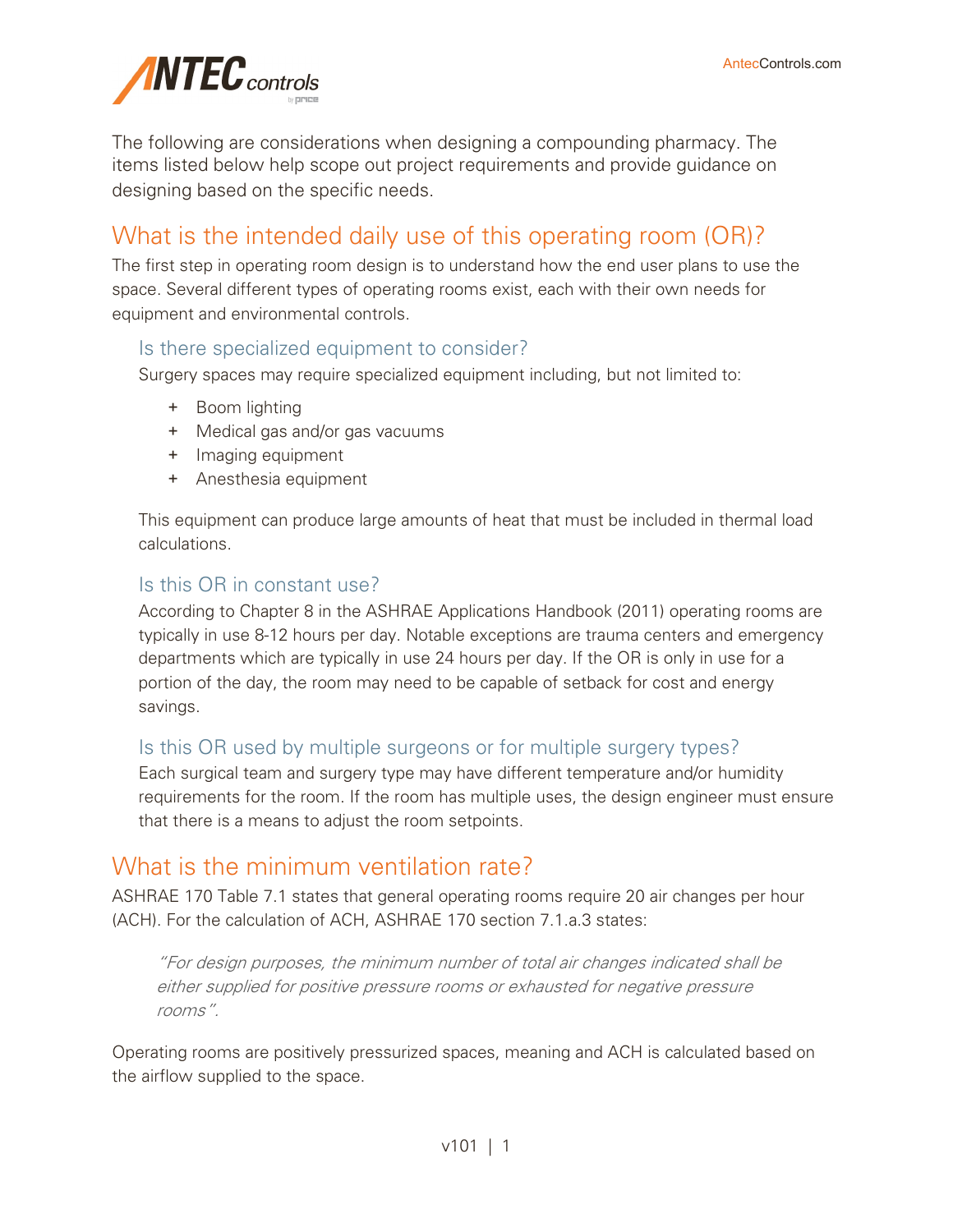

## Will the room need to be capable of setback?

ASHRAE 170 section 7.1.a.3 allows pressurized spaces like operating rooms to reduce their air change rate in unoccupied hours:

"For spaces that require a positive or negative pressure relationship, the number of air changes can be reduced when the space is unoccupied, provided that the required pressure relationship to adjoining spaces is maintained while the space is unoccupied and that the minimum number of air changes indicated is reestablished anytime the space becomes occupied."

This means that if the space is positively pressurized, it must remain positively pressurized at all times, even when unoccupied. When in setback mode, the room can typically operate as low as 6-10 ACH. The design engineer must ensure that the air valve turndown ratios do not limit the minimum available flow in the operating room.

The design engineer is responsible for providing a means to activate unoccupied or setback modes. This can be accomplished using occupancy sensors, lighting integration, a building automation schedule or local switches.

# What air valve technology should be used?

**High accuracy terminals** paired with standard speed actuation are the preferred air valve technology in operating rooms as they provide a stable and cost effective solution. High accuracy terminals also have a much lower risk of lint or other airborne particulates interfering with valve control or accuracy compared to standard accuracy terminals. High accuracy terminals should be paired with standard speed actuation in operating rooms to assure that modulation for changes in duct static pressure does not introduce system instability. Venturi valves and standard accuracy terminals can also be considered depending on the application.

## When can venturi valves be used in ORs?

Venturi valves, like high accuracy terminals, are capable of achieving accurate and stable airflow control in an operating room. In addition, venturi valves are a maintenance free valve airflow technology and have no risk of contamination from airborne particulates. Venturi valves, while being an acceptable technology, are generally not selected for operating rooms as they will typically operate at a higher pressure drop and have higher sound pressure levels than high accuracy terminals. However, if the airflow system is anticipated to have instability, venturi valves have the capability of responding immediately to changes in duct static pressure without introducing further instability.

## When can standard accuracy terminals be used in ORs?

Standard accuracy terminals are only recommended for usage on the supply side of an operating room as they are more susceptible to contamination from airborne particulates and lint than high accuracy terminals or venturi valves. Standard accuracy terminals, like high accuracy terminals, should be paired with standard speed actuation in operating rooms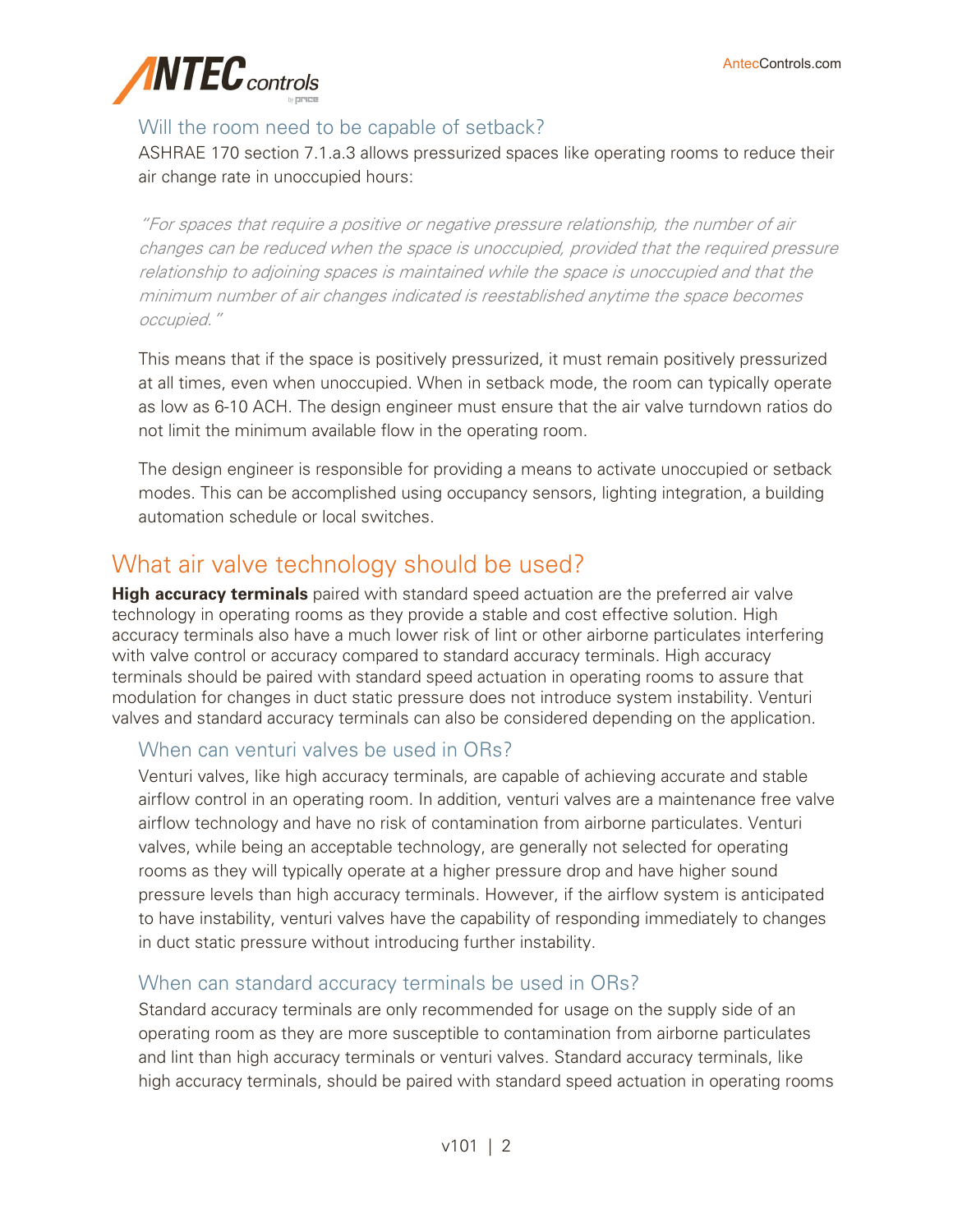

to ensure that modulation for changes in duct static pressure do not introduce instability in the system.

#### Is sound a concern?

As operating rooms are high stress environments where communication is critical, sound management is often essential in these spaces. Where required, silencers can be used to mitigate the sound produced by the HVAC system. Refer to Chapter 8 in the ASHRAE Applications Handbook when selecting a silencer:

"Acoustical materials should not be used as duct linings unless terminal filters of at least MERV 14 efficiency are installed downstream of linings. Internal insulation or terminal units may be encapsulated with approved materials. Duct mounted sounds traps should be of the packless type or have polyester film linings over acoustic fill".

When considering sound with respect to valve selection, standard accuracy terminals are generally the quietest, followed by high accuracy terminals, with venturi valves being the loudest of the three technologies.

## What room control strategy will be used?

Flow offset control is employed by maintaining a constant volumetric offset between supply and exhaust flow in the space. Pressure control, where the room is controlled to a constant pressure, is also an acceptable control strategy. However, pressure control but should be employed with caution as it can be less stable when responding to changes in system static pressure and introduces the risk of overshoot or undershoot. In addition, door switches should always be installed when implementing pressure control to ensure the room is not over or under pressurized in response to the door being opened.

#### What is the required room setpoint?

When employing offset control, an offset setpoint between 10 – 20% of maximum flow is acceptable in most cases. The exact offset needed to achieve the required room pressurization will depend on room construction and leakage rates and should be verified during commissioning.

When using pressure control, the room setpoint is a differential pressure value measured between the operating room and an adjacent space. ASHRAE 170 section 7.4.1 states:

"[Operating rooms (ORs), operating/surgical cystoscopic rooms, and caesarean delivery rooms] shall be maintained at a positive pressure with respect to all adjoining spaces at all times. A pressure differential shall be maintained at a value of at least  $+0.01$  in.w.c."

This pressure requirement is a minimum. It is common to design operating rooms to a positive pressure in the range of +0.02 in.w.c. to +0.05 in.w.c.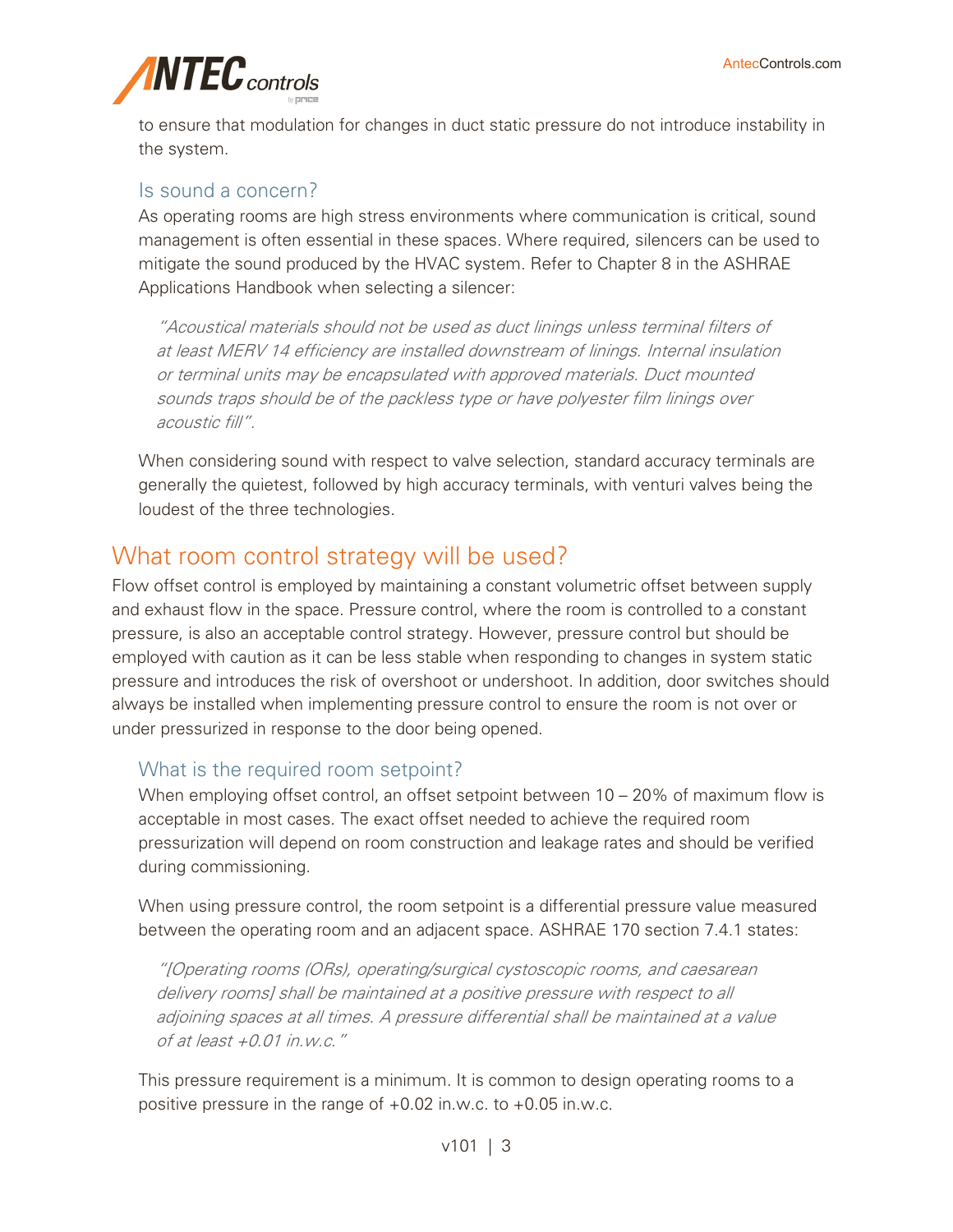

#### Is pressure monitoring required?

ASHRAE 170 does not clearly state that a pressure monitoring device is required to be installed. However, the Normative Notes for Table 7.1 state that:

"If pressure-monitoring device alarms are installed, allowances shall be made to prevent nuisance alarms. Short-term excursions from required pressure relationships shall be allowed while doors are moving or temporarily open. Simple visual methods such as smoke trail, ball-in-tube, or flutterstrip shall be permitted for verification of airflow direction."

Chapter 8 in the ASHRAE Applications Handbook (2011) does however state:

"A differential pressure indicating device should be installed to permit air pressure readings in the rooms."

It is generally accepted that operating rooms should be fitted with permanently installed pressure monitoring devices that make allowances for temporary deviations from the desired room pressure.

#### Is additional monitoring required?

In the healthcare environment, monitoring of relative humidity (RH) may be required. ASHRAE 170 Table 7.1 dictates several different spaces where a defined range of RH is required, reference this table to determine whether humidity monitoring will be necessary in the space.

# Will dynamic temperature control be required?

According to ASHRAE 170 Table 7.1, a standard operating room should operate between 68°F and 75°F. However according to the ASHRAE Applications Handbook certain specialized cardiac surgeries should be performed at a room temperature as low as 62°F. The handbook goes further to state that these ranges are *not intended to be dynamic control ranges*. This means that where possible, the temperature setpoint in an OR should be set at commissioning time and then held constant.

#### How will the temperature setpoint be adjusted?

If a small range of temperature control will be afforded to the occupants, this can reside at a thermostat or at a larger display. It should be noted that temperature control is generally slow and the available setpoint range should be limited. Settings for temperature control can be adjusted to provide a faster response, but may become unstable and oscillate when too aggressive.